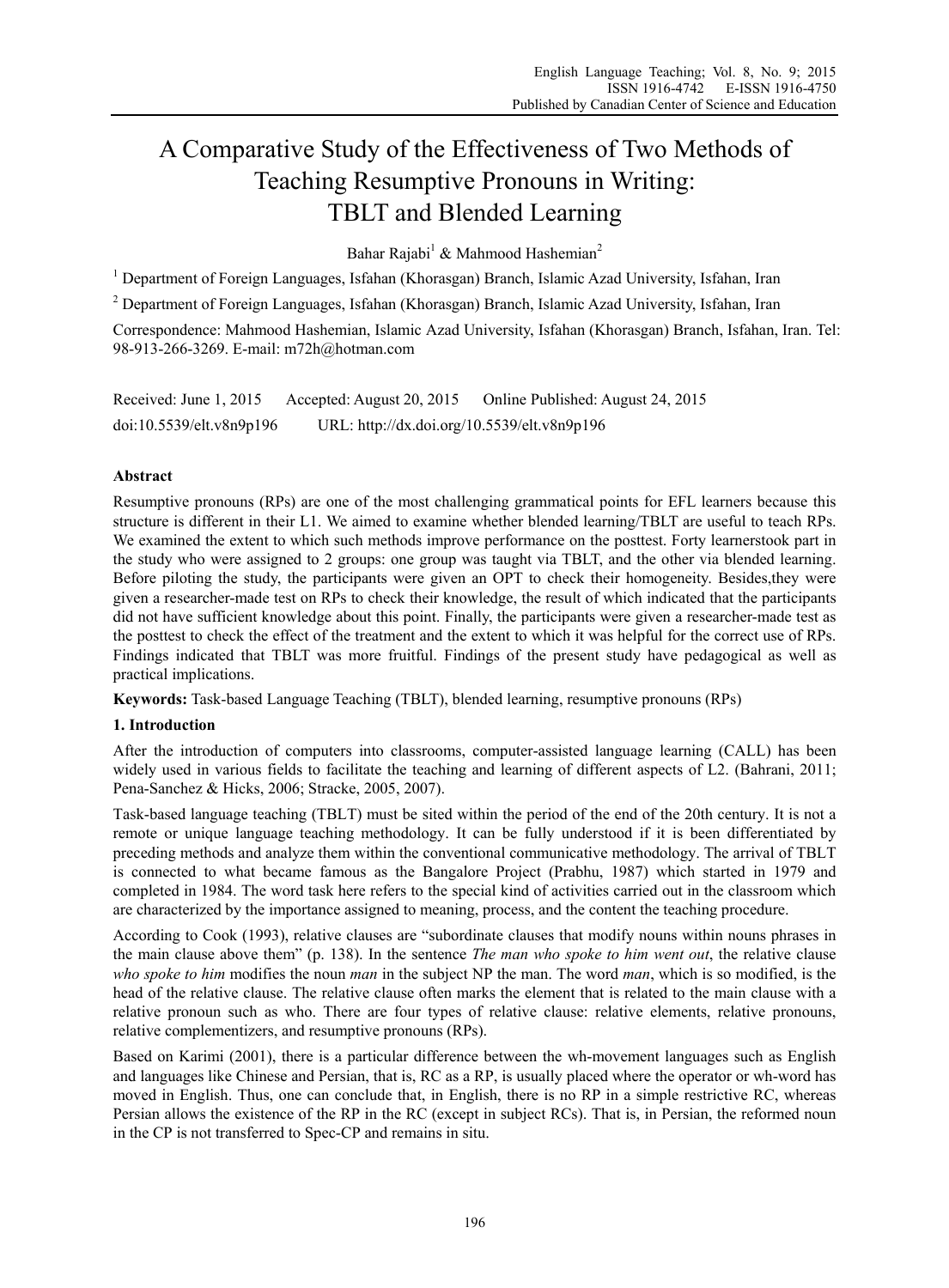## **2. Review of Literature**

L1 writing and L2 learning affect L2 writing mostly, and Kassen (1995) explains the relationship between these three: From the first area, we have learnt to view writing not as pure writing down, but as a complicated interplay of cognitive processes by which writers discover and create meaning (Emig, 1971; Flowers & Hayes, 1981). Based on previous research, L2 learning involves the expression of communicative intent as mediated by various competencies, including grammatical, sociolinguistic, discursive, and strategies (Canale & Swain, 1980; Hatch & Brown, 1995). Different models of language learning like the models based on input (Krashen, 1982; Krashen & Terrell 1983), based on output (Swain, 1985), and based on interaction (Burmfit, 1984) have some essential components, which are meaningful, purposeful, and contextualized language use.

The use of technology has also long been introduced to complement traditional writing classes (Chang, 2005; Goldberg, Russell, & Cook, 2003; Shang, 2007). Montali and Lewandowski (1996) found that poor readers not only felt more successful with bimodal presentation, but were more successful in terms of comprehending content. In addition, technology has been used as the complement in traditional writing classes for a long time (Chang, Chang, Chen, & Liou, 2008; Fidaoui, Bahous, & Bacha, 2010; Goldberg, Russell, & Cook, 2003; Liou, Wang, & Hung-Yeh; Shang, 2007). Chang et al. (2008) showed that online assistant facilitates L2 learner-writer collocation use.

## **3. Method**

## *3.1 Participants*

The participants were 40 EFL Iranian learners, randomly selected from different English institutes. Their age was between 15 and 19 years old. According to their class term in the institutes and also according to their scores from their previous term, their English proficiency level was intermediate.

## *3.2 Materials*

The first test was the Oxford Placement Test (OPT) to check the homogeneity of the participants, and the second one was a researcher-made test. We calculated the reliability (0.82) and validity of the test prior to the study by asking university professors to judge its validity, which was approved by all. For the task-based group, the material was the same as the other group, but the difference was that, here, the teacher taught the participants the planning task. For the blended learning, the material was partially given through a Weblog (http://learningenglishonline.mihanblog.com) and partially in the class. The participants were to hand in their writings by e-mail. Also, the topics were given through the Weblog. After conducting the study, the researcher-made test was again given to the participants with some minor differences, making it almost impossible for them to use their prior knowledge.

## *3.3 Procedure*

## 3.3.1 Task-Based Method

For this method, the participants, first, had the researcher-made test. Then, we told them how to do planning before writing a paragraph, and the relative elements and specially the RPs were taught to the participants—there were also some other points for teaching about the paragraph, such as the order of the paragraph, and about how to organize the paragraph in a proper way, that is, using the topic sentence and some supporting sentences and at the end including a concluding sentence. At the end of the term, they all had the researcher-made test again, the aim of which was to analyze and check the effect of the teaching method.

## 3.3.2 Blended Learning

In this method, we asked the participants to answer the researcher-made test. After that, they were to check the first teaching material on the Weblog. They had a two-day deadline to send their writings to our e-mail. They had the second material presented in the class, and again they had a two-day deadline to send their homework to us. The third part of the lesson was again presented in the class, and a two-day deadline was the same for this time. The last lesson was given through the Weblog, and the participants had the same deadline to send their writings. After the term was finished, the participants were given the researcher-made test again.

## *3.4 Data Analysis*

The data from the pretest and the posttest were subjected to statistical analyses to explore the probable effect of the treatment, applying matched t test. There were two paired t tests and three ANOVAs—one ANOVA for the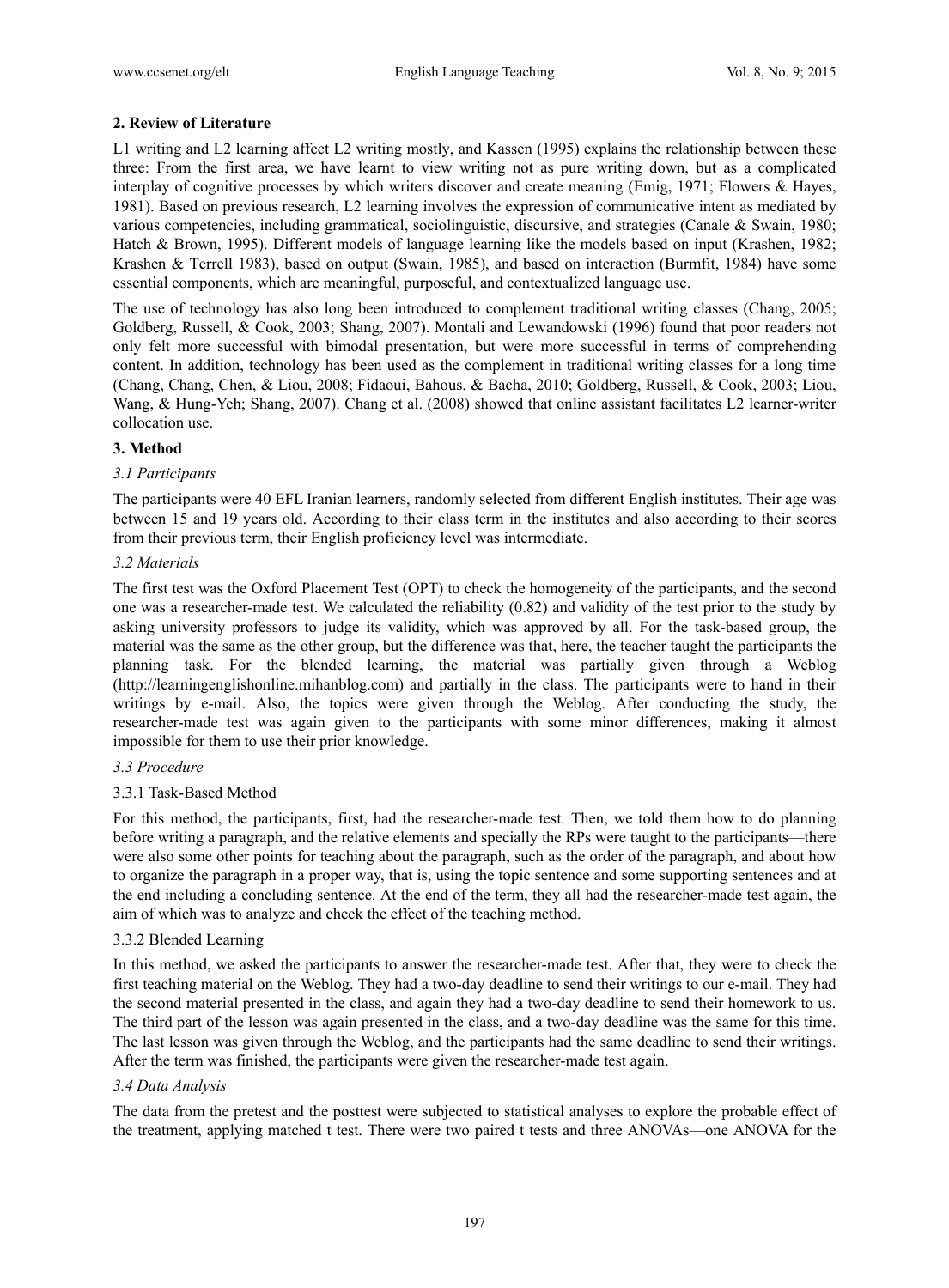placement test and two for the experiment.

## **4. Results**

#### *4.1Results of the Pretest*

The purpose of the pretest was to make certain that the BLG and TBG were homogeneous at the outset of the study. One-way between-groups ANOVA was used to help achieve the purpose of the pretest (see Table 1).

Table 1. Descriptive statistics for comparing the BLG and TBG pretest scores

|       |   |                        |                                       |        |         | 95% Confidence Interval for Mean |                 |       |
|-------|---|------------------------|---------------------------------------|--------|---------|----------------------------------|-----------------|-------|
|       | N | Mean                   | Std. Deviation Std. Error Lower Bound |        |         | Upper Bound                      | Minimum Maximum |       |
|       |   | BLG 20 12.6500 2.03328 |                                       | .45465 | 11 6984 | 13.6016                          | 10.00           | 17.00 |
|       |   | TBG 20 13.0500 1.57196 |                                       | 35150  | 12.3143 | 13.7857                          | 11 00           | 16.00 |
| Total |   | 40 12.8333 1.71895     |                                       | 22192  | 12 3893 | 13 2774                          | 10.00           | 17.00 |

## *4.2 Results of the First Research Question*

The first research question was whether blended learning affected Iranian L2 learners' learning of RPs in their writing. A paired samples *t* test was run to capture any possible difference between the BLG participants' performance on the pretest and the posttest (see Table 2).

| Table 2. Descriptive statistics for comparing the pretest and posttest scores of the BLG |  |  |
|------------------------------------------------------------------------------------------|--|--|
|                                                                                          |  |  |

|            |          | Mean    | N  | Std. Deviation | Std. Error Mean |
|------------|----------|---------|----|----------------|-----------------|
| <b>BLG</b> | Pretest  | 12.6500 | 20 | 2.03328        | .45465          |
|            | Posttest | 15.7000 | 20 | 2.12999        | .47628          |

In the BLG, the mean score on the pretest  $(M = 12.65)$  is substantially less than the mean score on the posttest  $(M$ = 15.70). However, to check the statistical (in)significance of this difference, one needs to consult the *Sig*. (2-tailed) column in Table 3.

| Table 3. Results of the paired samples t test for comparing the pretest and posttest scores of the BLG |  |  |  |  |  |  |  |  |
|--------------------------------------------------------------------------------------------------------|--|--|--|--|--|--|--|--|
|                                                                                                        |  |  |  |  |  |  |  |  |

| Paired Differences |                       |            |                   |                    |                                              |            |        |    |                    |
|--------------------|-----------------------|------------|-------------------|--------------------|----------------------------------------------|------------|--------|----|--------------------|
|                    | Mean                  |            | Std.<br>Deviation | Std. Error<br>Mean | 95% Confidence Interval<br>of the Difference |            |        | df | Sig.<br>(2-tailed) |
|                    |                       |            |                   |                    | Lower                                        | Upper      |        |    |                    |
| <b>BLG</b>         | Pretest –<br>Posttest | $-3.05000$ | 2.01246           | .45000             | $-3.99186$                                   | $-2.10814$ | -6 778 | 19 | .000               |

## *4.3 Results of the Second Research Question*

The second research question investigated whether or not task planning improved the learning of RPs by intermediate Iranian EFL learners. A paired samples t test was conducted (see Table 4).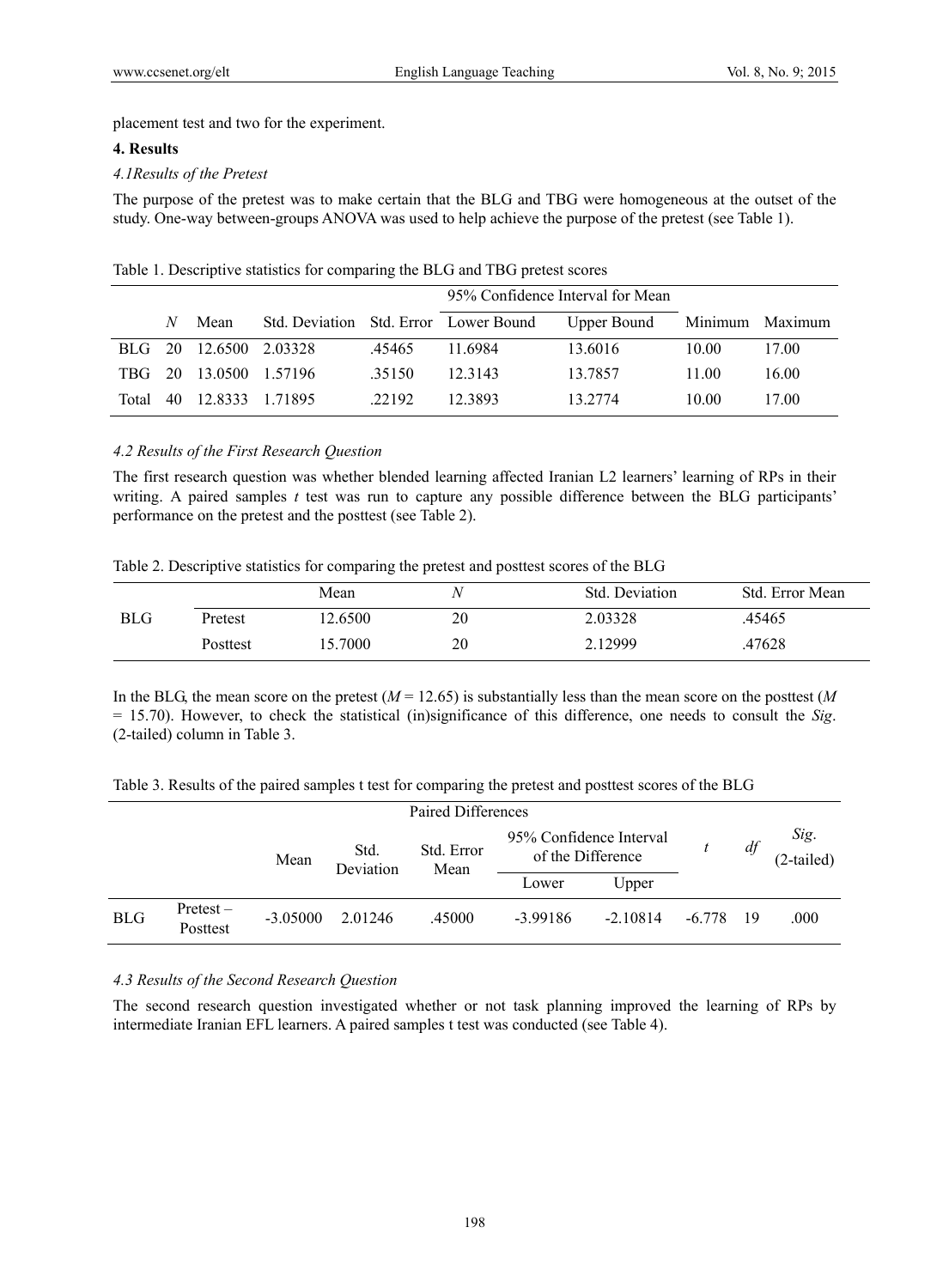|     |          | .<br>Mean | N  | Std. Deviation | Std. Error Mean |
|-----|----------|-----------|----|----------------|-----------------|
|     |          |           |    |                |                 |
| TBG | Pretest  | 13.0500   | 20 | 1.57196        | .35150          |
|     | Posttest | 17.7000   | 20 | 2.12999        | .47628          |

## Table 4. Descriptive statistics for comparing pretest and posttest scores of the TBG

It can be seen that in the TBG on the pretest, the mean score of the learners  $(M = 13.05)$  is enormously less than that of the posttest  $(M = 17.70)$ . To make certain that the difference was, indeed, statistically significant, Table 5 should be consulted:

Table 5. Results of the paired samples t test for comparing the pretest and posttest scores of the TBG

| Paired Differences |                       |            |                   |                       |            |                                                 |          |    |                          |
|--------------------|-----------------------|------------|-------------------|-----------------------|------------|-------------------------------------------------|----------|----|--------------------------|
|                    | Mean                  |            | Std.<br>Deviation | Std.<br>Error<br>Mean |            | 95% Confidence<br>Interval of the<br>Difference |          | df | Sig.<br>$(2-taile$<br>d) |
|                    |                       |            |                   |                       | Lower      | Upper                                           |          |    |                          |
| <b>TBG</b>         | Pretest –<br>Posttest | $-4.65000$ | 2.99605           | .66994                | $-6.05219$ | $-3.24781$                                      | $-6.941$ | 19 | .000                     |

#### **5. Discussion**

The main result of this study was the impact of task-based instruction on the learning of RPs for the participants. The effect of this method was more than the other experimental group. This is mainly because this method focused on tasks as the building blocks of its teaching/learning exercises and strategies (Nunan, 1989).

This study is in tune with recent studies such as Long (1988) in which he found that tasks focus on specific aspects of language within larger communication frameworks. This way, there would be no decontextualization for impeding the effective learning and the use of particularly focused part of the language in tasks.

Krashan (2002) mentions a range of studies (e.g., Day & Shapson, 1991; Harley, 1989; Lyster, 1994; Salaberry, 2000; Van Patten & Sanz, 1995) which claimed that TBLT instruction was far more effective than the usual traditional instruction.

According to Flyman-Mattson (1999), one of the special characteristics of a task is that it focuses on different particular aspects of a language, no matter the feature is grammatical or it is related to vocabulary or discourse functions. She believes that tasks virtually embrace all aspects of a language without over emphasizing one on the other one. Thus, one can make use of tasks for every all of the skills (i.e., speaking, listening, reading, and writing.)

#### **6. Conclusion**

It worth mentioning that whereas blended learning had a great effect on the learning of the RPs, the effect of task-based method was even more noticeable in the posttest. The results imply that although the application of technology (i.e., the Internet and computer) resulted in a better writing performance, the interaction of L2 learners and teachers and the usage of tasks and brainstorming must be taken into account, too. In other words, it is the combination of traditional methodology and using tasks that results in better and more fruitful results.

To conclude, the blended online writing instruction was found to be the effective method for teaching problematic grammatical points to the learners. This finding is in line with other studies on blended learning in different disciplines. Sitzmann et al. (2006) conducted a meta-analysis of 96 experimental studies on online and classroom instruction between 1996 and 2005. They concluded that blended learning optimized the instructional advantages of online learning and classroom instruction.

Zhao et al. (2005) found that there was no difference in the overall effectiveness between online and face-to-face learning; they also noted that courses applying blended learning resulted in better learning outcomes than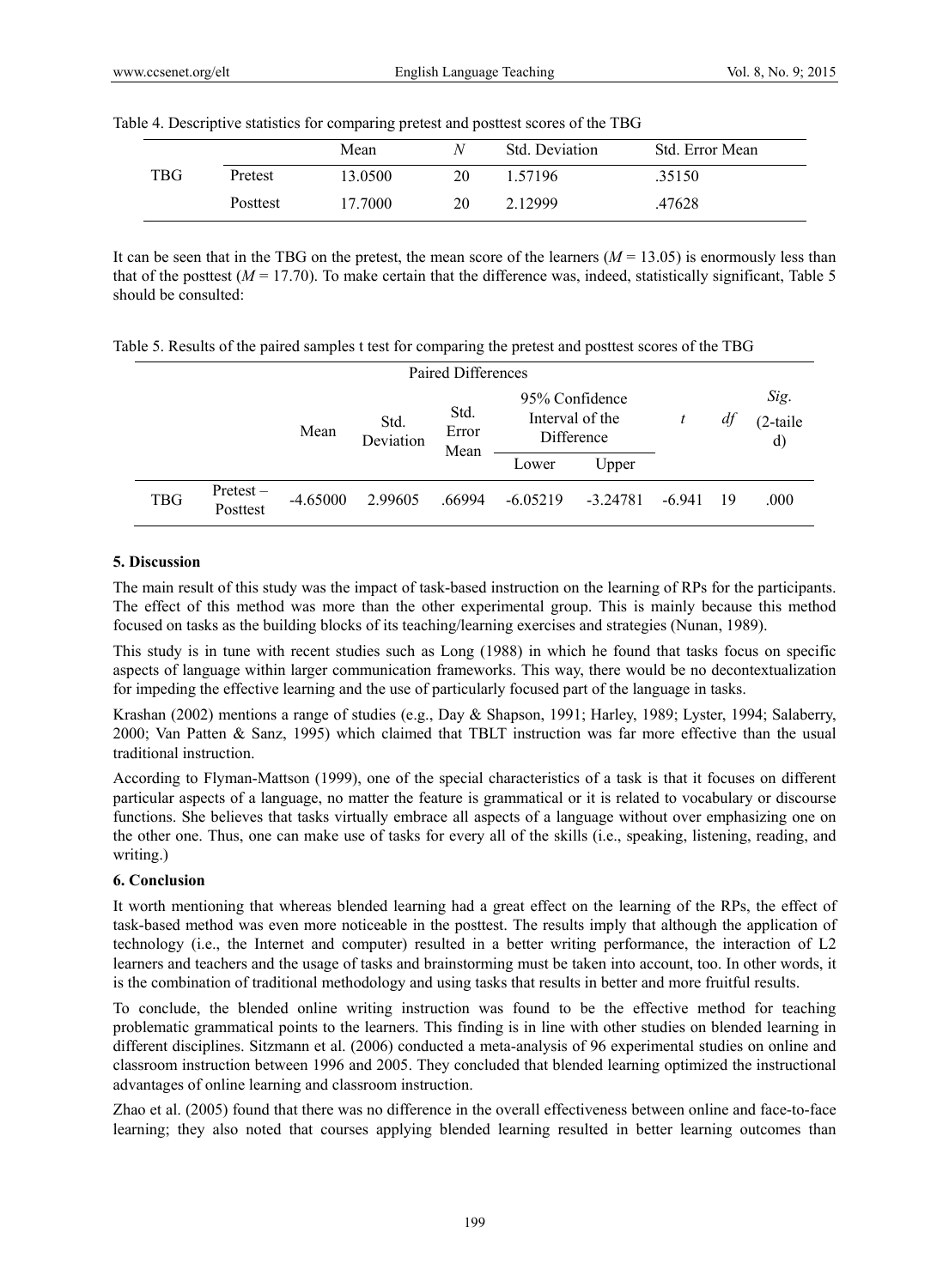distance or face-to-face education alone.

In the same tune with this study, Kılıçkaya and Krajka (2010) studied the impact of online learning on English vocabulary knowledge of Turkish learners. The learners of the online class were compared to the learners of traditional classes. The results showed that the learners who received online teaching performed better than the other group. The results of the present study are in line with those of this study.

Kirkgöz (2011) investigated the speaking ability of learners and teachers of English using face-to-face instruction as well as technology, that is, video. At the end of the experiments, the students' oral communication skills changed significantly. The results of the present study are in line with the results of Kirkoz.

According to Nunan (1987) and Williams (1998), in spite of the positive feedback from the students in successive years in the mentioned studies, it should be noted that computer can never replace the effect of teacher's presence, who is responsible for developing appropriate CALL programs and caring about students' progresses. Based on Richard (1997), teachers, by selecting learning activities, preparing students for new learning, presenting learning activities, asking questions, conducting drills, and checking students' understanding provide opportunities to practice new items, monitor learners' learning, give feedback to learners, and review and reteach when deemed necessary.

## **7. Implications**

The application of blended online learning, from a pedagogical point of view, presents helpful insights to L2 teachers, learners, and syllabus designers. The results of this study can contribute to a better understanding of the effect of TBLT and blended learning on the learning of some problematic grammatical points. The results will be useful for L2 teachers to prepare the most suitable teaching methods for the learners according to their specific conditions.

The results have practical implications for materials developers to redesign the curriculum to include TBLT and blended learning classes or introduce online CALL materials into the curriculum, according to compatibility of the lesson and the learners because every method has its own benefits and limitations.

This study is also useful for the policymakers because it provided a description of two upper-intermediate level writing classes. Other intensive English programs can determine similarities with their writing classes at the same proficiency level and apply the successful methods mentioned in the present study to achieve better outcomes.

#### **8. Limitations**

Like any other research, this study is not without limitations. First, motivating some students to participate in the virtual class was very difficult. Sometimes, they had problems receiving the materials through the Weblog, and we had to e-mail them individually, and sometimes the e-mails failed. This caused the process of data collection to last longer than we expected. The other limitation was the delay some participants had for e-mailing their homework. This caused some problems in collecting the data. The next limitation was that we did not differentiate the participants' gender. The other limitation was that only RPs were studied. It may be more fruitful if we had analyzed the effect of the blended learning method and TBLT on other grammatical points, as well. Still, the other limitation was the placement test. Because for the blended learning group, the placement was done online, the process was somehow time-consuming to gather the data, as some participants did not cooperate properly.

#### **References**

Bahrani, T. (2011). Computer-assisted language learning; some aspects. *Language in India, 11*(9), 271-278.

- Burmfit, C. (1984). *Communicative methodology in language teaching*. Cambridge, MA: Cambridge University Press.
- Canale, M., & Swain, M. (1980). Theoretical basis of communication approaches to second language teaching and testing. *Applies linguistics, 1*, 1-47. http://dx.doi.org/10.1093/applin/I.1.1
- Chang, M. M. (2005). Applying self-regulated learning strategies in a Web-based instruction: An investigation of motivation perception. *Computer Assisted Language Learning, 18*(3), 217-230. http://dx.doi.org/10.1080/09588220500178939

Chang, Y-C., Chang, J. S., Chen, H-J., & Liou, H-C. (2008). An automatic collocation writing assistant for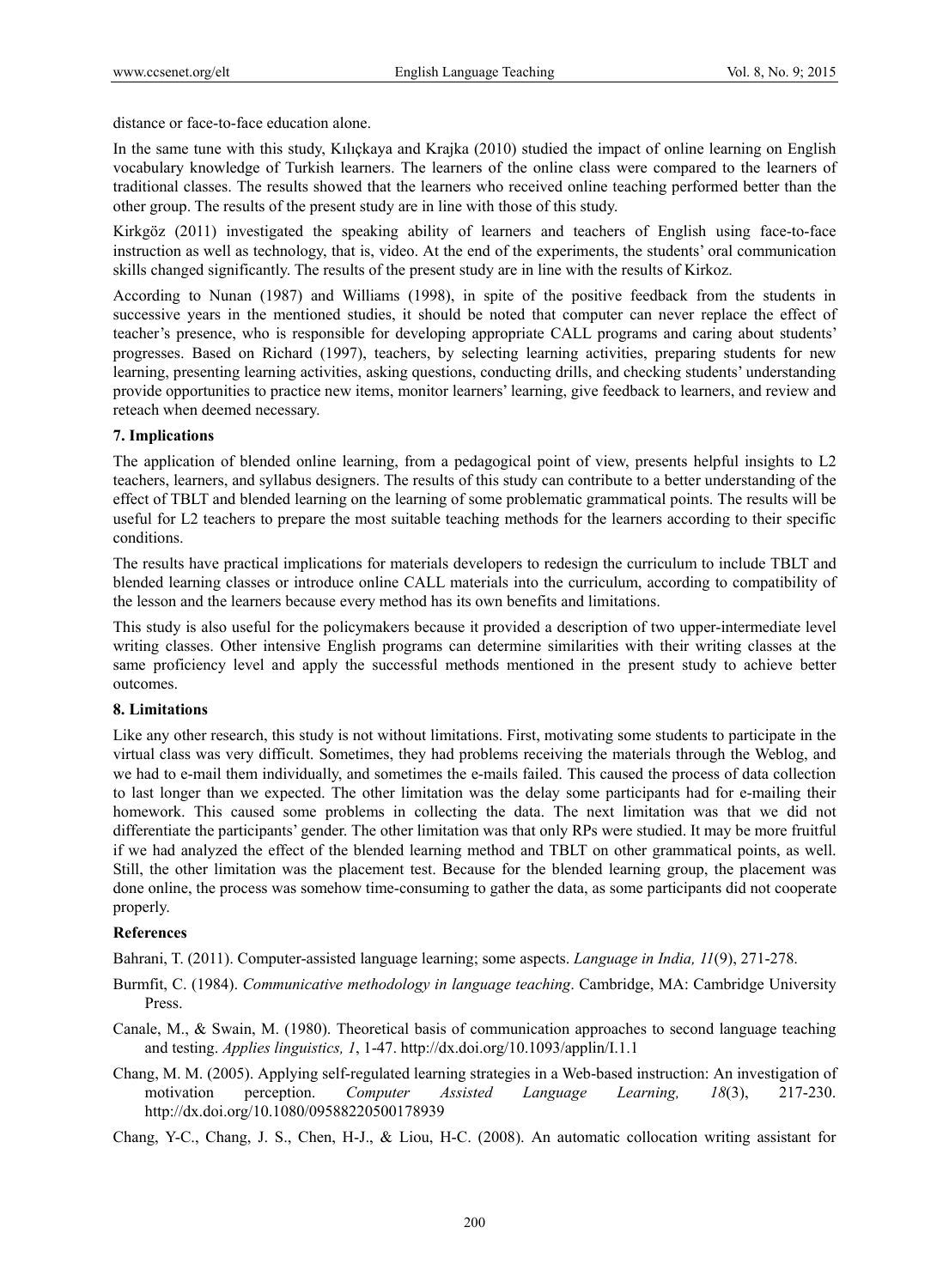Taiwanese EFL learners: A case of corpus-based NLP technology. *Computer Assisted Language Learning, 21*(3), 283-299. http://dx.doi.org/10.1080/09588220802090337

- Cook, V. J. (1993). *Linguistic and second language acquisition.* Basingstoke: Macmillan.
- Day, R., & Shapson, S. (1991). Integrating formal approaches to language teaching in French immersion: An experimental study. *Language Learning, 4*, 25-58. http://dx.doi.org/10.1111/j.1467-1770.1991.tb00675.x
- Emig, J. (1971). *The composing processes of twelfth graders*. NCTE Research Report No. 13. Urbana, IL: National Council of Teachers of English.
- Fidaoui, D., Bahous, R., & Bacha, N. N. (2010). CALL in Lebanese elementary ESL writing classrooms. *Computer Assisted Language Learning, 23*(2), 151-168. http://dx.doi.org/10.1080/09588221003666248
- Flower. L., & Hayes, J. R. (1981). A cognitive process theory of writing. *College Composition and Communication, 32*(4), 365-387. http://dx.doi.org/10.2307/356600
- Flyman-Mattson, A. (1999). Students' communication behaviorism in foreign language classroom. *Lund University Working Papers, 47*, 39-57.
- Goldberg, A., Russell, M., & Cook, A. (2003). The effect of computers on student writing: A meta-analysis of studies from 1992 to 2002. *The Journal of Technology, Learning, and Assessment, 2*(1), 1-52.
- Harley, B. (1989). Functional grammar in French immersion: A classroom experiment. *Applied Linguistics, 10*, 331-359. http://dx.doi.org/10.1093/applin/10.3.331
- Hatch, E., & Brown, C. (1995). *Vocabulary, semantic, and language education.* Cambridge: Cambridge University Press.
- Karimi, S. (2001). Persian complex DPs: How mysterious are they? *Canadian Journal of Linguistics Inquiry, 8*, 63-99.
- Kassen, M. A. (1995). Responding to foreign-language student writing: Expanding our options. In M. A. Haggstrom, L. Zarker Morgan, & J. A. Wieczorek (Eds.), *The foreign language classroom: Bridging theory and practice* (pp. 99-117). New York, NY: Garland.
- Kılıçkaya, F., & Krajka, J. (2010). Comparative usefulness of online and traditional vocabulary learning. The *Turkish Online Journal of Educational Technology, 9*(2), 55-63.
- Kirkgöz, Y. (2011). A blended learning study on implementing video recorded speaking tasks in task-based classroom instruction. *Turkish Online Journal of Educational Technology, 10*(4), 1-13.
- Krashen, S. D. (1982). *Principles and practice in second language acquisition*. New York, NY: Pergamon Press.
- Krashan, S. (2002). *Explorations in language acquisition and use: The Taipei lectures.* Taipei: Crane Publishing Company.
- Krashen, S. D., & Terrell, T. D. (1983). *The natural approach language acquisition in the classroom*. Oxford: Pergamon.
- Liou, H.-C. Wang, S. H., & Hung-Yeh, Y. (1992). Can grammatical CALL help EFL writing instruction? *CALICO, 10(*1), 23-44.
- Long, M. H. (1988). A role for instruction in second language acquisition: Task-based language teaching. In Hyltenstam, K., & Pienemann, M. (Eds.), *Modeling and assessing second language development* (pp. 77-99). Clevedon, Avon: Multilingual Matters.
- Lyster, R. (1994). The effect of the functional-analytic teaching on aspects of French immersion students' sociolinguistic competence. *Applied Linguistics, 15*, 163-287. http://dx.doi.org/10.1093/applin/15.3.263
- Montali, J., & Lewandowski, L. (1996). Bimodal reading: Benefits of a talking computer for average and less skilled readers. *Journal of Learning Disabilities, 29*(3), 271-279. http://dx.doi.org/10.1177/002221949602900305
- Nunan, D. (1987). *Methodological issues in research.* Adelaide: National Curriculum, Resource Center.
- Nunan, D. (1989). *Designing tasks for the communication classroom.* New York: Cambridge University Press.
- Pena-Sanchez, R., & Hicks, R. C. (2006). Faculty perceptions of communications channels: A survey.